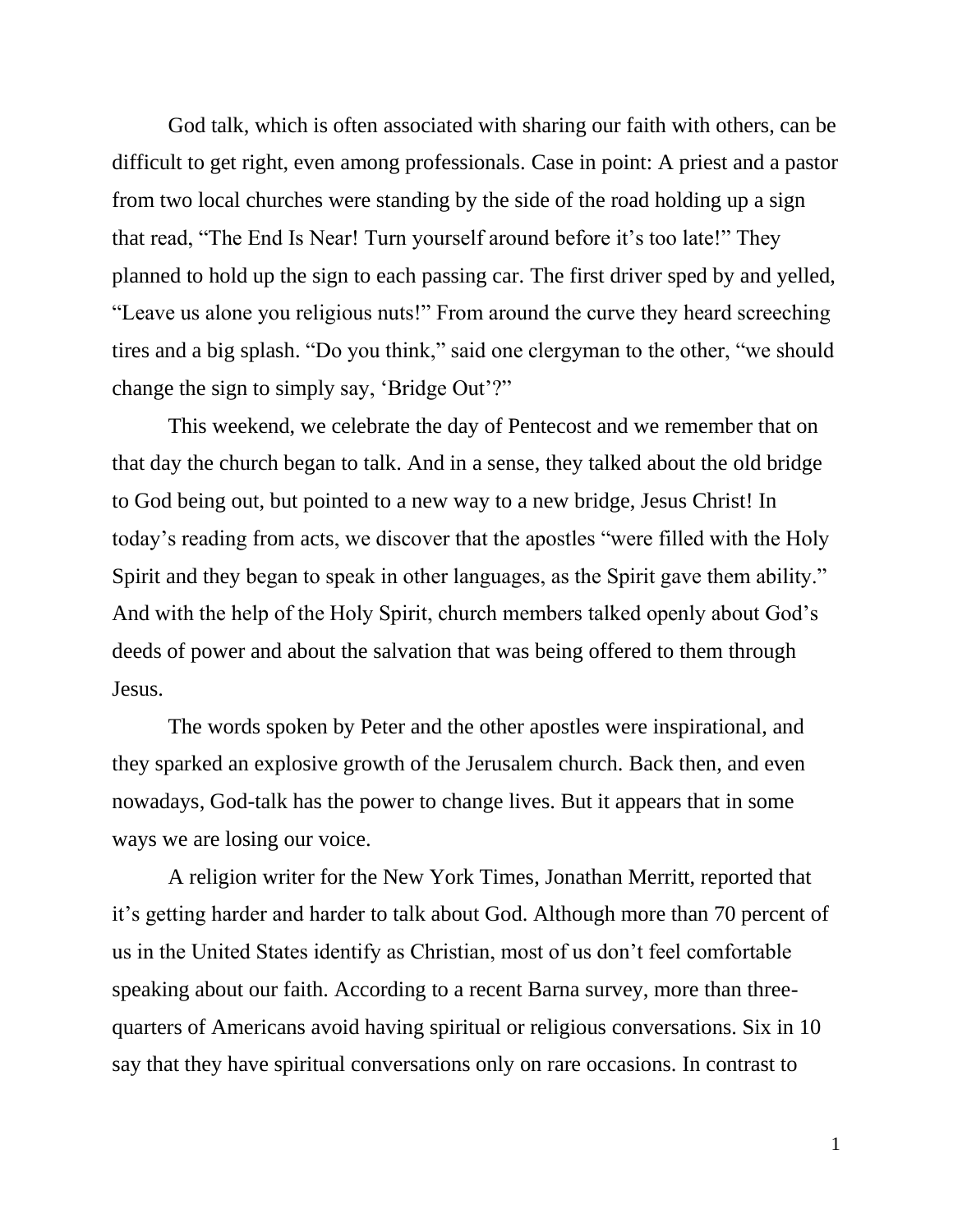these numbers apparently a meager 7 percent of Americans say that they talk about spiritual matters regularly.

So why do we struggle so badly with our God talk? Jonathan Merritt says that today, "work often takes precedence over worship, our social lives are prioritized over spiritual disciplines, and most people save their Sunday-best clothing for Monday through Friday." Americans also feel conflicted about talking openly about their faith.

Yes, God talk can be tricky — no doubt about it! But if our faith is important to us, we should find a way to do it. Thankfully the apostle Paul gives us some guidance in his letter to the Romans, which he wrote to his fellow followers of Jesus in the capital of the Roman Empire. He knew that spiritual conversations could create tensions and arguments, and he was aware that Christians in Rome could come across as weird or as extremist. So the language he uses is very carefully chosen.

Like Paul, **we need to be careful with the language** we use in our conversations about faith. A Christian author named J.R. Briggs says that if you ask someone with no church experience what it means to "feel called," they might think you're "referring to the phone vibrating in their pocket." Although Briggs has been a pastor for more than 15 years, he still doesn't know exactly what people mean when they say goodbye with the words, "Be blessed*.*" He is also aware that phrases from Scripture can be confusing — being healed "by the blood of the Lamb" and giving your "tithes and offerings" can sound like religious jargon and be mystifying to people outside the church.

In other words, it might simply be a matter of knowing our audience. It's fine to talk about being washed "in the blood of the Lamb" with someone who knows the Bible from Genesis to Revelation and all parts in between, but trying to explain that our sins have been washed away by the blood of Jesus to a neighbor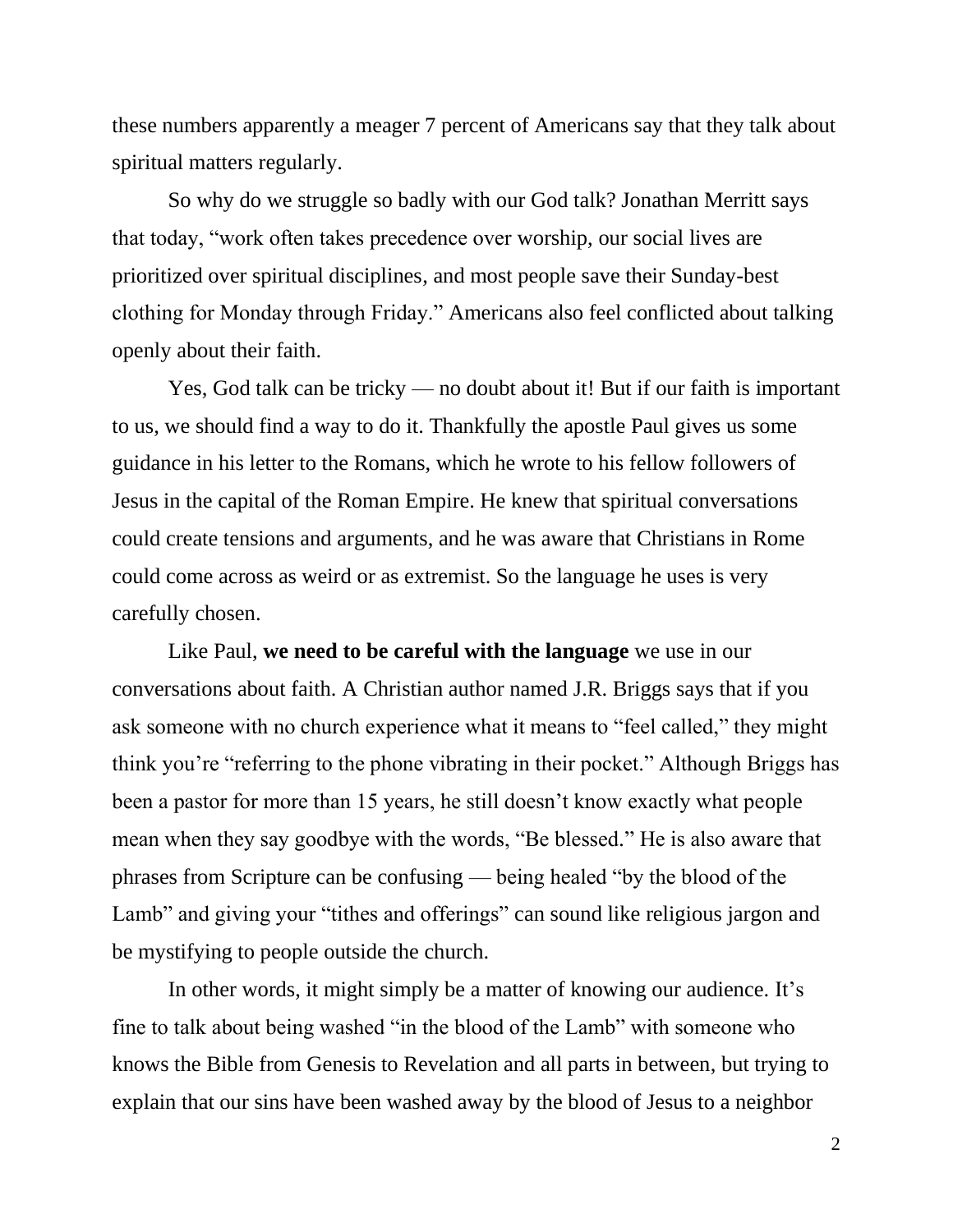who's just moved in next door? Maybe that's not always such a good idea until we get to know them. Fortunately, Paul doesn't make such mistakes in his God talk to the Romans. And not only is he careful with the language he uses, but he also talks about values, rather than dogma or religious principles.

Oh, yes, Paul is well-known for his theological arguments, and his letter to the Romans is hardly considered bedtime reading. Yet, in our lesson this morning he speaks clearly about **life in God's family**, something that most people desire for themselves and for the people they love. "For all who are led by the Spirit of God are children of God," writes Paul, meaning that we are children of God when we allow ourselves to be led by the Spirit of God.

So what does that look like? Paul says elsewhere in Romans that we should "let love be genuine; hate what is evil, hold fast to what is good; love one another with mutual affection; outdo one another in showing honor. Do not lag in zeal, be ardent in spirit, serve the Lord." Love, mutual affection, honor, having an aversion to evil, being filled with passion or zeal; these words are not confusing, and can be understood by anyone and everyone, inside or outside the church. All are marks of a true Christian, seen in the life of a person who is led by the Spirit of God into the family of God.

And what can we say about God directly? Paul talks about God once again by referring to family. God is like a father who has adopted us — chosen us — to be his children*.* This means at least three things: We are chosen; We can talk to God; We are his heirs. Let's look at each of these briefly to get a better understanding of how we can freshen up on our God Talk.

First, we need to discuss the fact that **we are chosen**! According to the Roman legal concept of adoption; an adopted child has a whole new identity, status, and set of relationships. Such a child is chosen to become part of a new family. "Because the Spirit makes us God's adopted children," writes a professor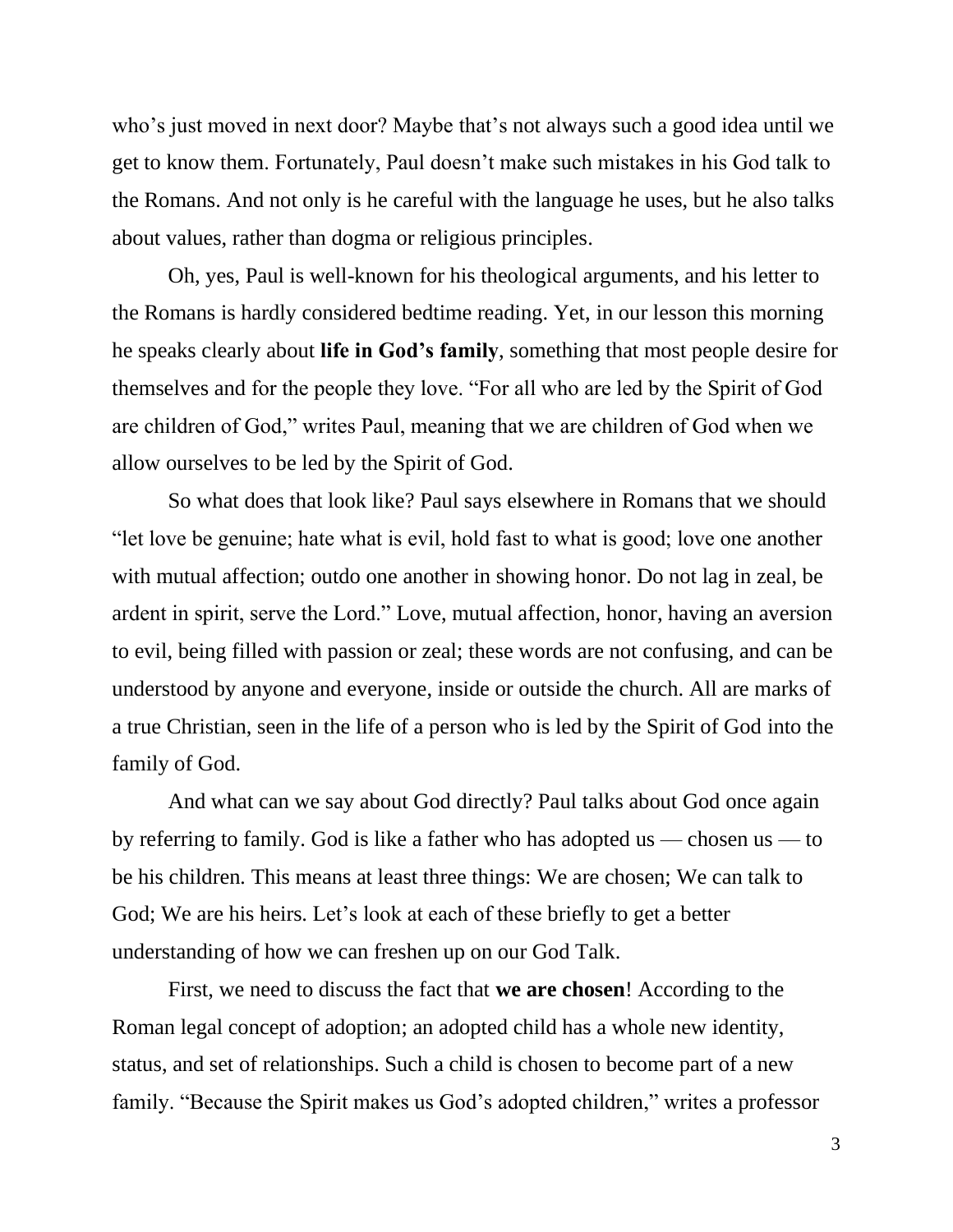of biblical studies named Richard Carlson, "we are empowered to address God in intimate and direct parental terms: Abba, Father, Pappa." If someone asks you about your conception of God, you can simply reply: "God is like a parent, a mom or dad, who's adopted me — who quite specifically has chosen me." Once again, there is no need for us to use mystifying religious jargon: God has an intimate and direct parent-child relationship with us.

Second, we should never forget that like any good parent we can **always talk to God**! Because of our close kinship with Him we can approach God with any concerns that we have at any time, just as a child can do with a loving parent that cares about them. When we come to God in this manner, according to Paul, "it is that very Spirit bearing witness with our spirit that we are children of God." The Spirit of God makes it **possible** for us to experience a new identity, a new status, and a new set of relationships as members of God's family.

In a world of so many dysfunctional families, the family of God is always going to be an attractive topic of discussion. In our family of faith, in the body of Christ, God shows us unconditional love and unlimited grace. Our value comes from who we are, not from what we do. There is truly nothing we can do to make God love us more, and nothing we can do to make God love us any less. In God's family, the Spirit bears witness "with our spirit that we are children of God."

The final thing that can help us with our God talk is for us to know and believe that through our baptisms *we have become heirs* — "heirs of God and joint heirs with Christ." This means that we will be "fully conformed to the glorious image of God that now exists in God's Son, Jesus Christ," says Professor Carlson. In other words, we will find ourselves side-by-side with our joint heir Jesus, the one who is "the firstborn within a large family."

Being an heir feels good, doesn't it? Especially when we consider that this usually means we will be receiving some of kind of inheritance! But being a joint